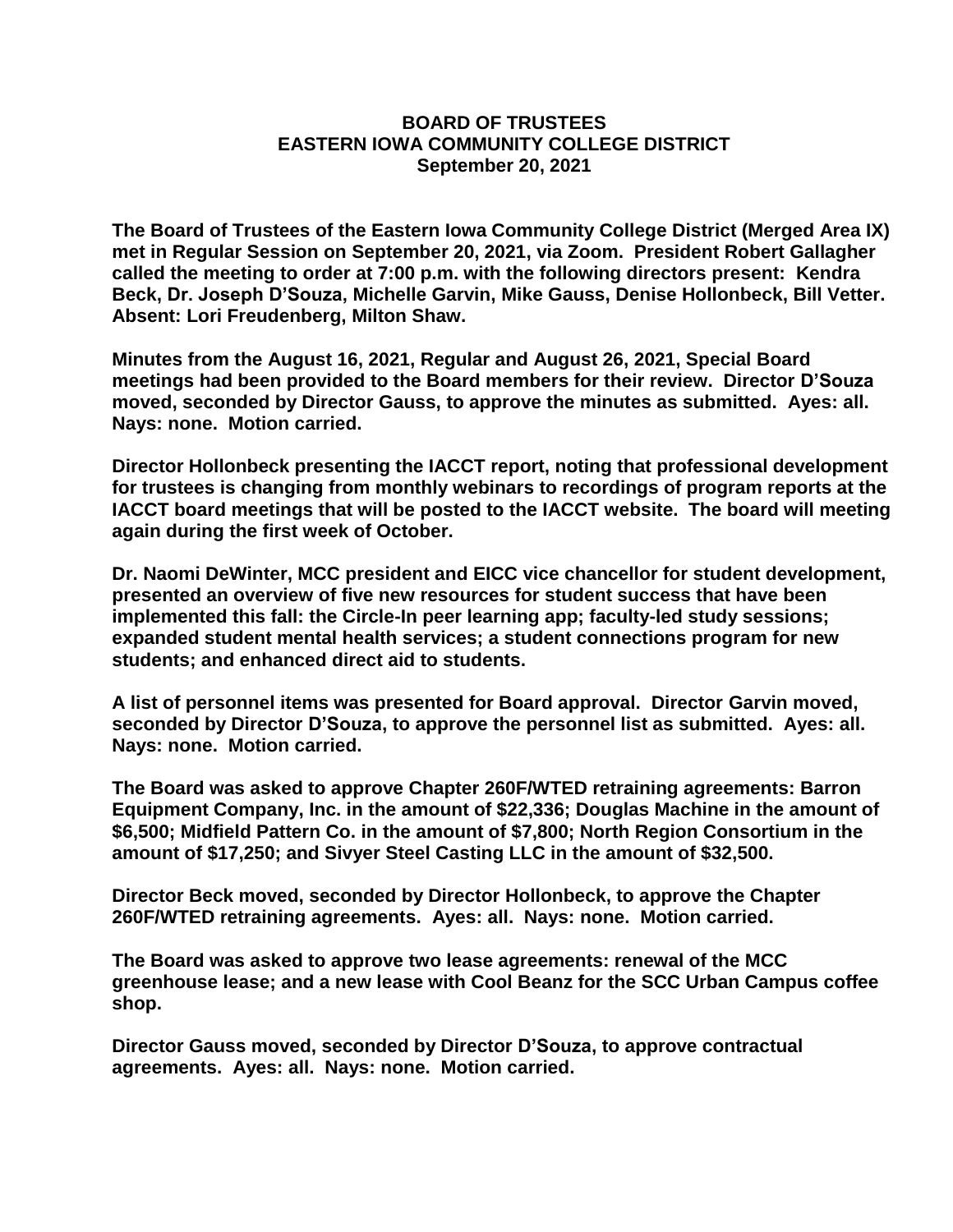**Board of Trustees September 20, 2021 – page 2**

**The Board was asked to approve Change Order #2 from Bill Bruce Builders in the amount of \$904.10 on the SCC Culinary Arts Patio Addition.**

**Director Hollonbeck moved, seconded by Director Vetter, to approve the change order. Ayes: all. Nays: none. Motion carried.**

**The Board conducted a second reading of proposed revisions to Board Policy 823 – Freedom of Speech and Expression. As this was the second reading, the Board was asked to adopt the revised policy.**

**Director Gauss moved, seconded by Director Beck, to adopt the revised Board Policy 823 – Freedom of Speech and Expression. Ayes: all. Nays: none. Motion carried.**

**The Board was presented with a resolution of support for a grant application to the Economic Development Administration, U.S. Department of Commerce for equipment for new career and technical education facilities, pledging a 20 percent local match of \$196,905 and authorizing Chancellor Doucette to sign the application.**

**Director Hollonbeck moved, seconded by Director Vetter, to adopt the resolution of support stating the 20 percent match, approving the application, and authorizing the Chancellor to sign the application. Ayes: all. Nays: none. Motion carried.**

**Financial reports for the month ending August 31, 2021, were presented. It was recommended that receipt of the reports be acknowledged and the reports placed on file.**

**Director D'Souza moved, seconded by Director Hollonbeck, to acknowledge receipt of the reports and to place them on file. Ayes: all. Nays: none. Motion carried.**

**Copies of the bills had been provided to the Board members for their review. Board members were asked to approve payment of the bills as submitted.**

**Director D'Souza moved, seconded by Director Beck, to approve payment of the bills as submitted. Ayes: all. Nays: none. Motion carried.**

**During Chancellor's Comments, Chancellor Doucette noted that EICC's COVID protocols have not changed and that the college is closely watching indicators and recent actions by the judiciary and federal administration related to masking, vaccination and testing.**

**The next Regular Board meeting is scheduled for 7:00 p.m. on October 18 via Zoom.**